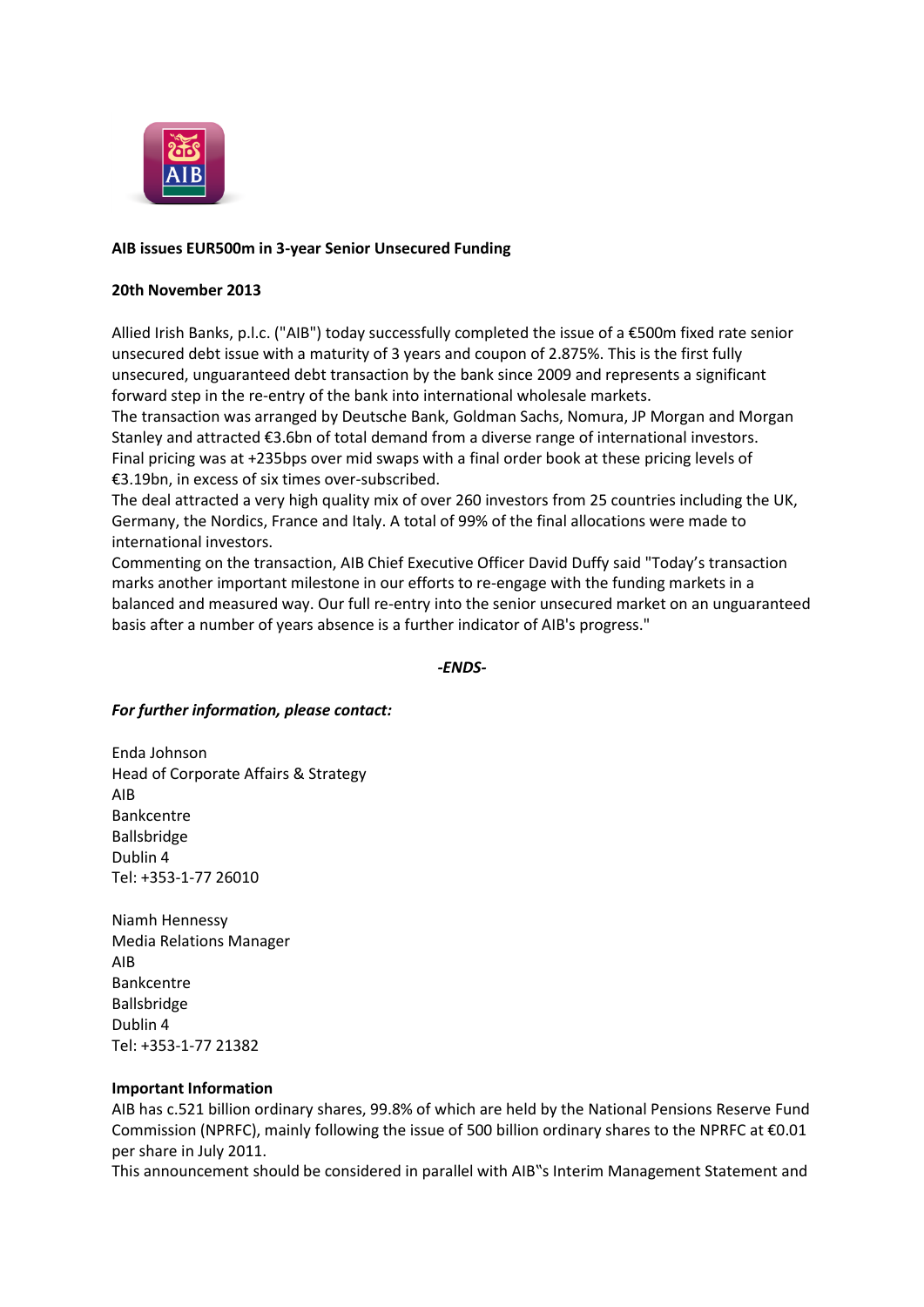Half Yearly Financial Report for 2013, a copy of which including full disclosures and notes to the financial statements can be found at the following link:

#### www.aibgroup.com/investorrelations

The contents of this statement and the information incorporated herein by reference should not be construed as legal, business investment, accounting, tax or other professional advice. This statement is for information only and nothing in this announcement is intended to endorse or recommend a particular course of action.

This statement contains certain "forward-looking statements" within the meaning of Section 27A of the US Securities Act of 1933 (as amended) and Section 21E of the US Securities Exchange Act of 1934 (as amended), with respect to the financial condition, results of operations and business of the Group and certain of the plans and objectives of the AIB Group. In particular, among other statements in this statement, with regard to management objectives, trends in results of operations, margins, risk management, competition and the impact of changes in International Financial Reporting Standards are forward-looking in nature. These forward-looking statements can be identified by the fact that they do not relate only to historical or current facts. Forward-looking statements sometimes use words such as "aim", "anticipate", "target", "expect", "estimate", "intend", "plan", "goal", "believe", "may", "could", "will", "seek", "continue", "should", "assume", or other words of similar meaning. Examples of forward-looking statements include among others, statements regarding the Group's future financial position, income growth, loan losses, business strategy, projected costs, margins, capital ratios, estimates of capital expenditures, and plans and objectives for future operations.

Because such statements are inherently subject to risks and uncertainties, actual results may differ materially from those expressed or implied by such forward-looking information. By their nature, forward-looking statements involve risk and uncertainty because they relate to events and depend on circumstances that will occur in the future. There are a number of factors that could cause actual results and developments to differ materially from those expressed or implied by these forwardlooking statements. These risks and uncertainties include, but are not limited to the Group"s access to funding and liquidity which is adversely affected by the financial instability within the Eurozone, the outcome of the Central Bank of Ireland"s Asset Quality Review and Balance Sheet Assessment, contagion risks disrupting the financial markets, constraints on liquidity and market reaction to factors affecting Ireland and the Irish economy in particular in relation to its leaving the financial support package from the EU/IMF, the Group"s markets, particularly for retail deposits which are at risk from more intense competition, the Group's business being adversely affected by a further deterioration in economic and market conditions, general economic conditions being very challenging for our mortgage and other lending customers and the increased risk of payment default and depressed Irish property prices, may give rise to increased losses experienced by the Group, the Group also faces market risks, including non-trading interest rate risk, the Group is subject to rigorous and demanding Government supervision and oversight, the Group may be subject to the risk of having insufficient capital to meet increased regulatory requirements, the Group"s business activities must comply with increasing levels of regulation, the Group"s participation in the NAMA Programme gives rise to certain residual financial risks, the Group may be adversely affected by further austerity and budget measures introduced by the Irish Government, the value of certain financial instruments recorded at fair value is determined using financial models incorporating assumptions, judgements and estimates that may change over time, or may ultimately not turn out to be accurate, the Group"s deferred tax assets depend substantially on the generation of future profits over an extended number of years, adverse changes to tax legislation, regulatory requirements or accounting standards could impact capital ratios, the Group is subject to inherent credit risks in respect of customers, the Group faces heightened operational and reputational risks, the restructuring of the Group entails risk, the Group's risk management strategies and techniques may be unsuccessful, risk of litigation arising from the Group's activities.

Nothing in this statement should be considered to be a forecast of future profitability or financial